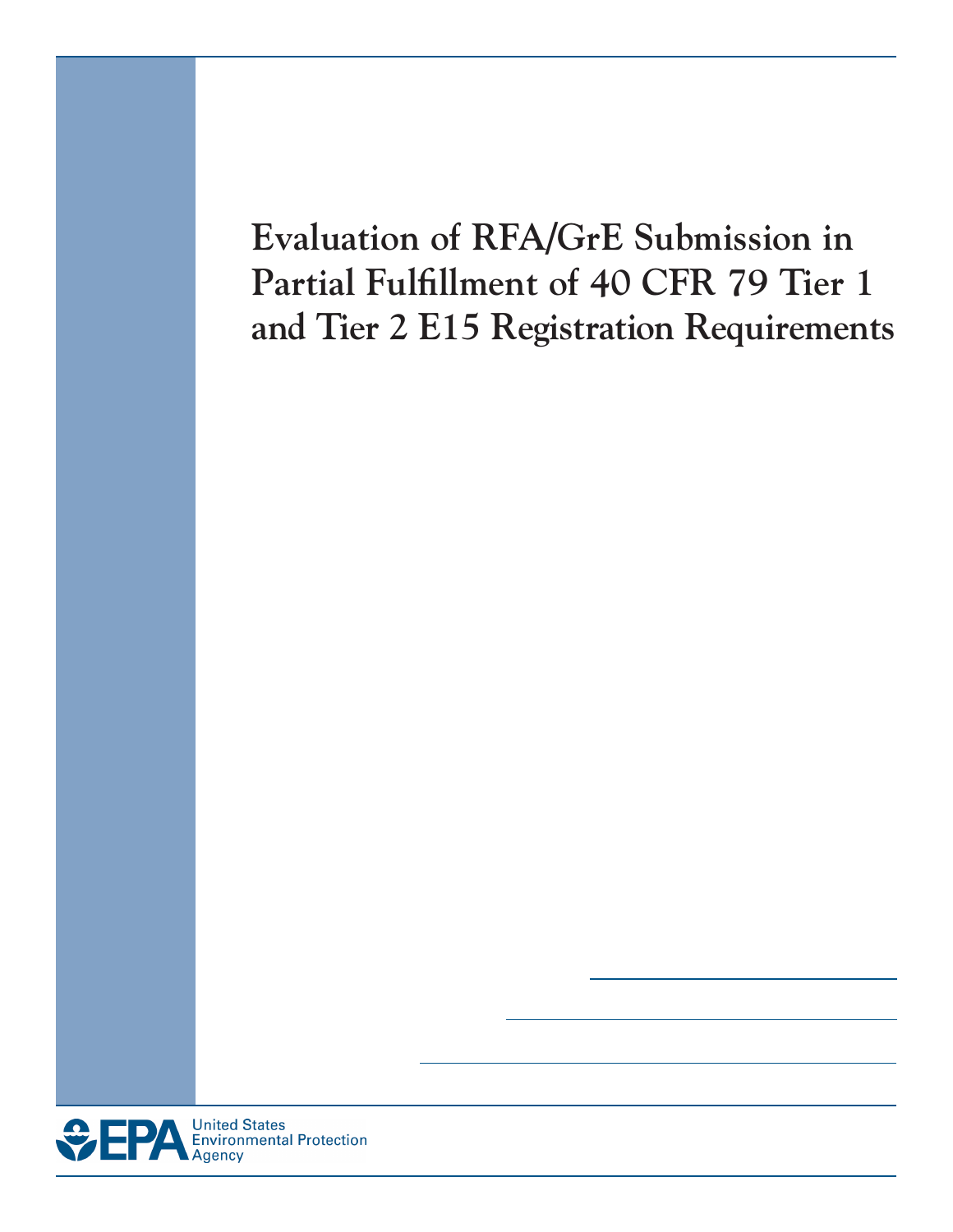# **Evaluation of RFA/GrE Submission in Partial Fulfillment of 40 CFR 79 Tier 1 and Tier 2 E15 Registration Requirements**

U.S. Environmental Protection Agency



EPA-420-R-12-010 February 2012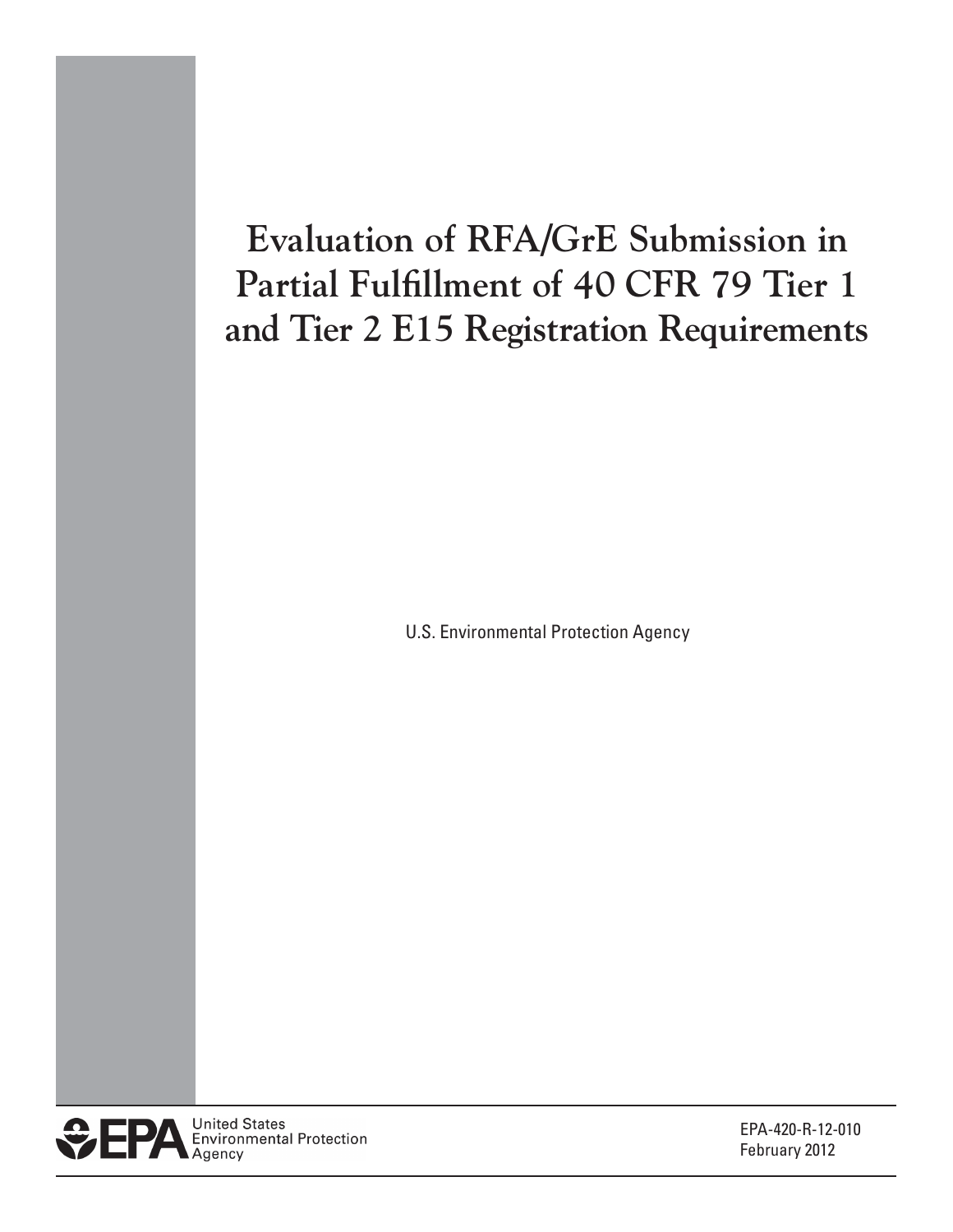### Evaluation of RFA/GrE Submission in Partial Fulfillment of 40 CFR 79 Tier 1 and Tier 2 E15 Registration Requirements<sup>1</sup>

### **Introduction**

 application sought a waiver for gasoline-ethanol blends of up to 15 vol% ethanol (E15) for all motor vehicles and nonroad vehicles, engines, and equipment.<sup>[2](#page-2-0)</sup> On April 21, on all aspects of the application to assist the Administrator in determining whether the statutory basis for granting the waiver request had been met (74 FR 18228). In 2009, Growth Energy and 54 ethanol manufacturers submitted an application to EPA for a waiver under section 211(f)(4) of the Clean Air Act (CAA or "the Act"). The 2009, EPA published notice of receipt of the application and requested public comment

 On October 13, 2010, EPA took two actions on the waiver request based on the information available at that time ("October Waiver Decision").<sup>[3](#page-2-1)</sup> First, it partially approved Growth Energy's waiver request to allow the introduction of E15 into conditions. The October Waiver Decision was based on a determination that E15 will testing being conducted by the Department of Energy (DOE). On January 21, 2011, analyzing the completed DOE test data ("January Waiver Decision").<sup>4</sup> The January Waiver Decision noted that additional steps must be completed before E15 may be distributed or sold. The January Decision stated: "These steps include but are not limited to submission of a complete E15 fuels registration application by the fuel and commerce for use in MY2007 and newer light-duty motor vehicles, subject to several not cause or contribute to a failure of MY2007 and newer light-duty motor vehicles to achieve compliance with the emissions standards to which they were certified under section 206 of the CAA over their useful lives. Second, the Agency denied the waiver request for MY2000 and older light-duty motor vehicles, heavy-duty gasoline engines and vehicles, highway and off-highway motorcycles, and other nonroad engines, vehicles, and equipment. The Agency also deferred making a decision on the waiver request for MY2001–2006 light-duty motor vehicles to await the results of additional EPA partially approved Growth Energy's waiver request to allow the introduction of E15 into commerce for use in MY 2001-2006 light-duty motor vehicles after receiving and fuel additive manufacturers who wish to introduce E15 into commerce, and EPA review and approval of the application, under the regulations at 40 CFR Part 79".<sup>[5](#page-2-3)</sup>

 Section 211 of the Act requires registration of designated motor fuels and fuel additives (F/FAs). Registration requirements at 40 CFR 79 include emissions speciation testing and a literature search of the associated emissions (Tier 1 testing) and animal testing of exposure to emissions for purposes of determining health effects

 Radiation and Office of Research and Development. This document was prepared utilizing input from The information in the submissions discussed below was evaluated by EPA's Office of Air and EPA's Office of Air and Radiation, Office of Research and Development and Office of General Counsel. 2 Since E15 has greater than 2.7 wt% oxygen content, E15 needs a waiver under CAA section 211(f)(4). 1

<span id="page-2-1"></span><span id="page-2-0"></span><sup>&</sup>lt;sup>3</sup> 75 FR 68094 (November 11, 2010).

<span id="page-2-2"></span><sup>4 76</sup> FR 4662 (January 26, 2011).

<span id="page-2-3"></span> $5$  76 FR 4663 (January 26, 2011).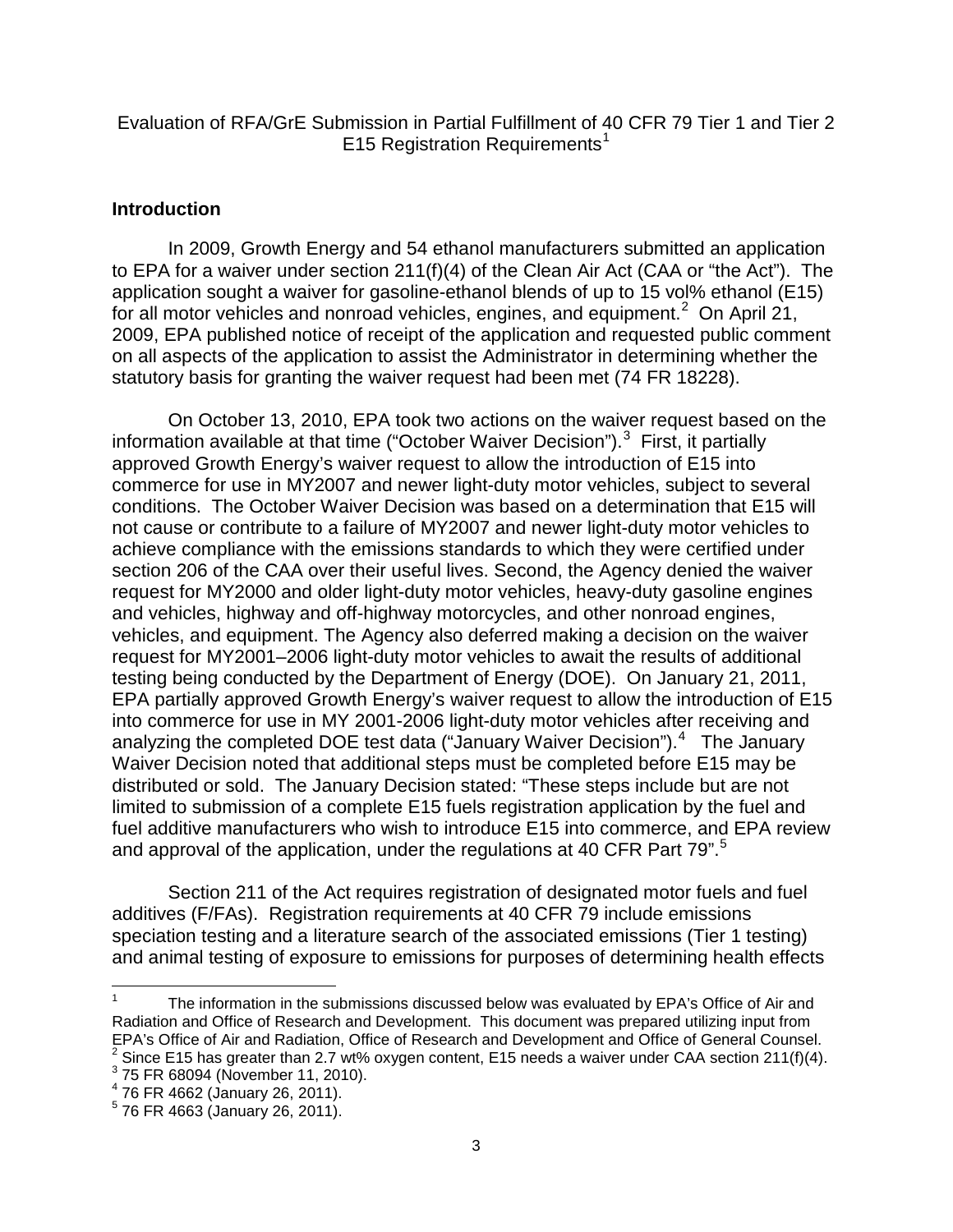(Tier 2 testing). In certain cases, a small business is exempt from some or all of this testing.

 analyses which would, if approved by EPA, partially satisfy the requirements for a fuel or fuel additive manufacturer's registration of E15 under 40 CFR Part 79. For any case that Alternative Tier 2 testing previously conducted for E10 and baseline gasoline for E15. An evaluation of the RFA/GrE submissions for fulfillment of these Tier 1 and Tier 2 testing requirements is the subject of this document. On February 18, 2011, October 19, 2011, and February 3, 2012, the Renewable Fuels Association (RFA) and Growth Energy (GrE) submitted Tier 1 and Tier 2 data and potential registrant with over \$50 million in annual revenue, Tier 1 and Tier 2 requirements must be met before registering E15. Specifically, RFA/GrE submitted Tier 1 emissions speciation testing and for Tier 2 testing provided an analysis making the should be sufficient for testing that would otherwise be required under the regulations

 requirements for a complete application. Under the Clean Air Act and EPA's fuel registration regulations, every fuel or fuel additive manufacturer that intends to introduce E15 into commerce must submit for EPA approval a fuel registration application for E15. submissions for completing the Tier I and Teir 2 portions of their applications. To submit a complete application, each E15 fuel manufacturer must also submit specified As explained in detail below, based on our evaluation, we conclude that the Tier 1 and Tier 2 data and testing requirements for an E15 registration application would be fulfilled by the RFA/GrE submissions. It is important to note, however, that the RFA/GrE submissions do not constitute a complete application nor do they meet all of the With RFA/GrE's permission, E15 fuel/fuel additive manufacturers may rely on RFA/GrE information about its company. EPA will act on complete applications as they are received. An E15 fuel manufacturer may introduce E15 into commerce only after EPA has approved its registration application and the fuel manufacturer meets the misfueling mitigation conditions.

#### Tier 1 Requirements

 of exhaust emissions. A literature search for information on the potential toxicological, The Tier 1 registration regulations at 40 CFR 79.52 require a characterization of the emission products which are generated by evaporation and combustion of E15 in a motor vehicle. Combustion testing must be conducted with and without aftertreatment environmental, and other public welfare effects is required for emission products, with the exception that it is not required for those emission products which are the same as the emission products of baseline gasoline (E0). A test group organized by the American Petroleum Institute tested E0 and E10 and conducted the literature search for E0's and E10's emission products.

RFA contracted to have the Tier 1 testing performed by the Southwest Research Institute (SwRI) in San Antonio, Texas. The evaporative emissions report and the combustion emissions report for E15 have been reviewed and would meet the test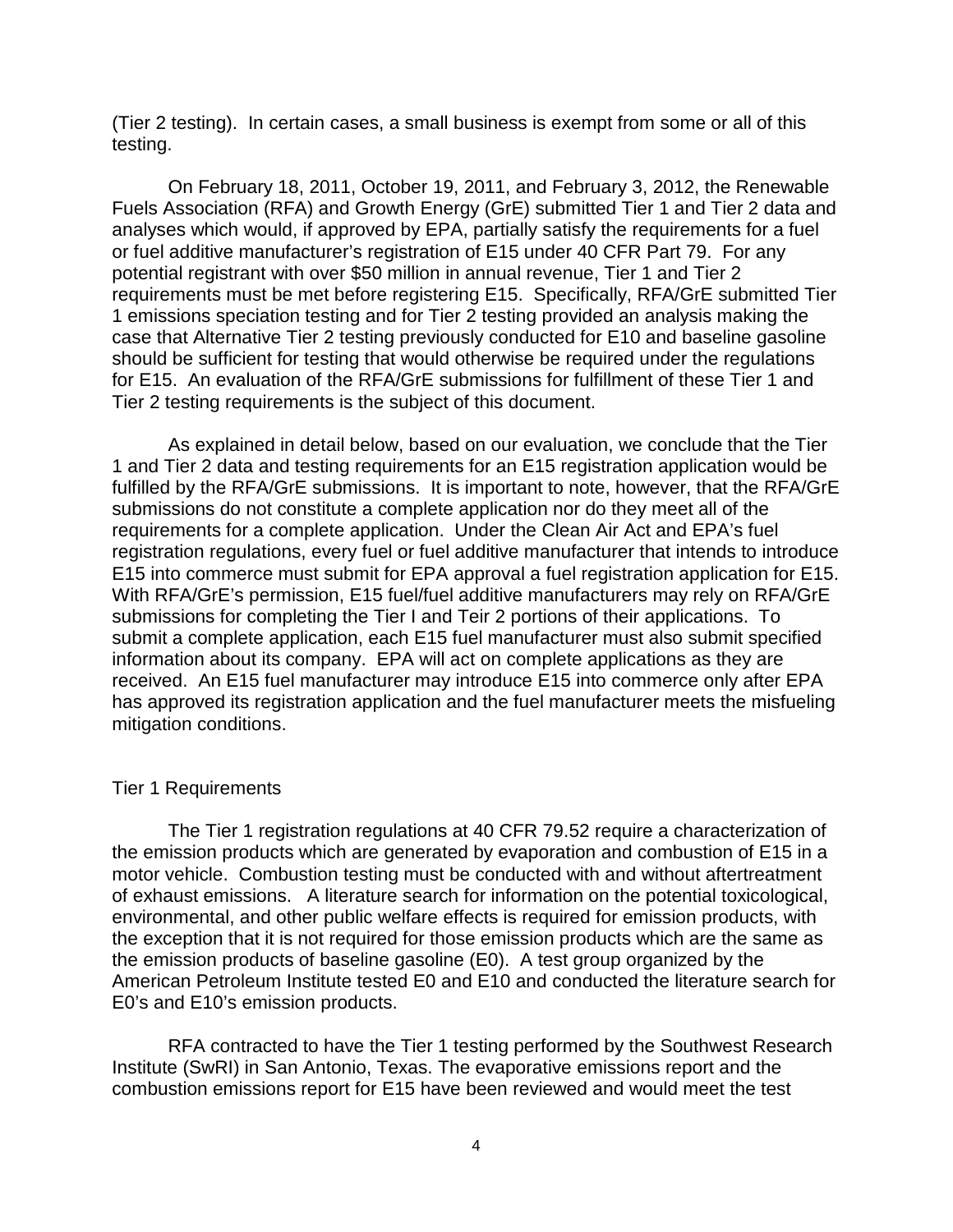testing the engine with and without exhaust aftertreatment (i.e., the catalytic converter). were found in the E0 combustion emissions. In all, nine new emission products were nine were in the untreated exhaust. Ethane, propane, and propyne were new products requirements required for registration. As noted above, the combustion testing required In all, 21 new emission products were found compared to E0. In the catalyzed exhaust, only ethanol, 2-methyl hexane, and methacrolein were new. Seventeen of the new products were in the untreated exhaust. Ethane, propane, propyne, and ethanol were new products in the E15 evaporative emissions, although ethane, propane and propyne found compared to E10. In the catalyzed exhaust, only 2-methyl hexane was new. All in the E15 evaporative emissions compared to the E10 evaporative emissions, but were found in the E10 combustion emissions. RFA/GrE submitted the literature search for all of these new products on October 19, 2011. It has been reviewed and would meet the applicable regulatory requirements.

### Tier 2 Requirements

 and the Alternative Tier 2 testing provisions can be found at 40 C.F.R. § 79.58(c). In an August 20, 1997 notification, EPA issued Alternative Tier 2 testing requirements for baseline gasoline and various oxygenated gasolines including E10.<sup>[6](#page-2-3)</sup> This was based upon EPA's determination that alternative test procedures would yield more useful data, oxygenated gasoline groups, including E10. The health studies for E10 that were The Tier 2 registration regulations at 40 CFR 79.53 require health effects testing, as described below EPA required alternative testing for baseline gasoline and various required under the notification have now been completed and approved. The studies were undertaken by the Section 211(b) Research Group.

 focuses on the health effects of evaporative emissions. Alternative Tier 2 testing for due to methodological complications caused by carbon monoxide (i.e., carbon could be developed). In the notification requiring Alternative Tier 2 testing for baseline gasoline and several oxygenated fuels, including E10, EPA explained the rationale for focusing on evaporative emissions and why the combustion emissions studies would likely not produce useful information. Since then, there have been advances in potential combustion emission testing techniques that hold promise for effectively addressing the methodological complications caused by carbon monoxide. Additionally, newer vehicles additional (Tier 3) testing provisions for any appropriate gasoline test groups that are or The primary difference between the testing for E10 under the Alternative Tier 2 requirements and Standard Tier 2 requirements is that the Alternative Tier 2 testing E10 and other fuel/fuel additives did not include examination of combustion emissions monoxide in the exhaust gases would kill the test animals before any useful information have lower carbon monoxide emission rates. EPA will continue to monitor and assess these advancements and consider the usefulness of requiring such testing under might become a significant part of the U.S. gasoline market.

<span id="page-4-0"></span> of E15 because the emissions species are so similar to emission species of E10 and In their Tier 2 submissions, RFA/GrE state that there is no need for Tier 2 testing

 $\overline{a}$ <sup>6</sup> The notification can be found at [http://www.epa.gov/otaq/consumer/fuels/mtbe/fnlno19a.pdf.](http://www.epa.gov/otaq/consumer/fuels/mtbe/fnlno19a.pdf)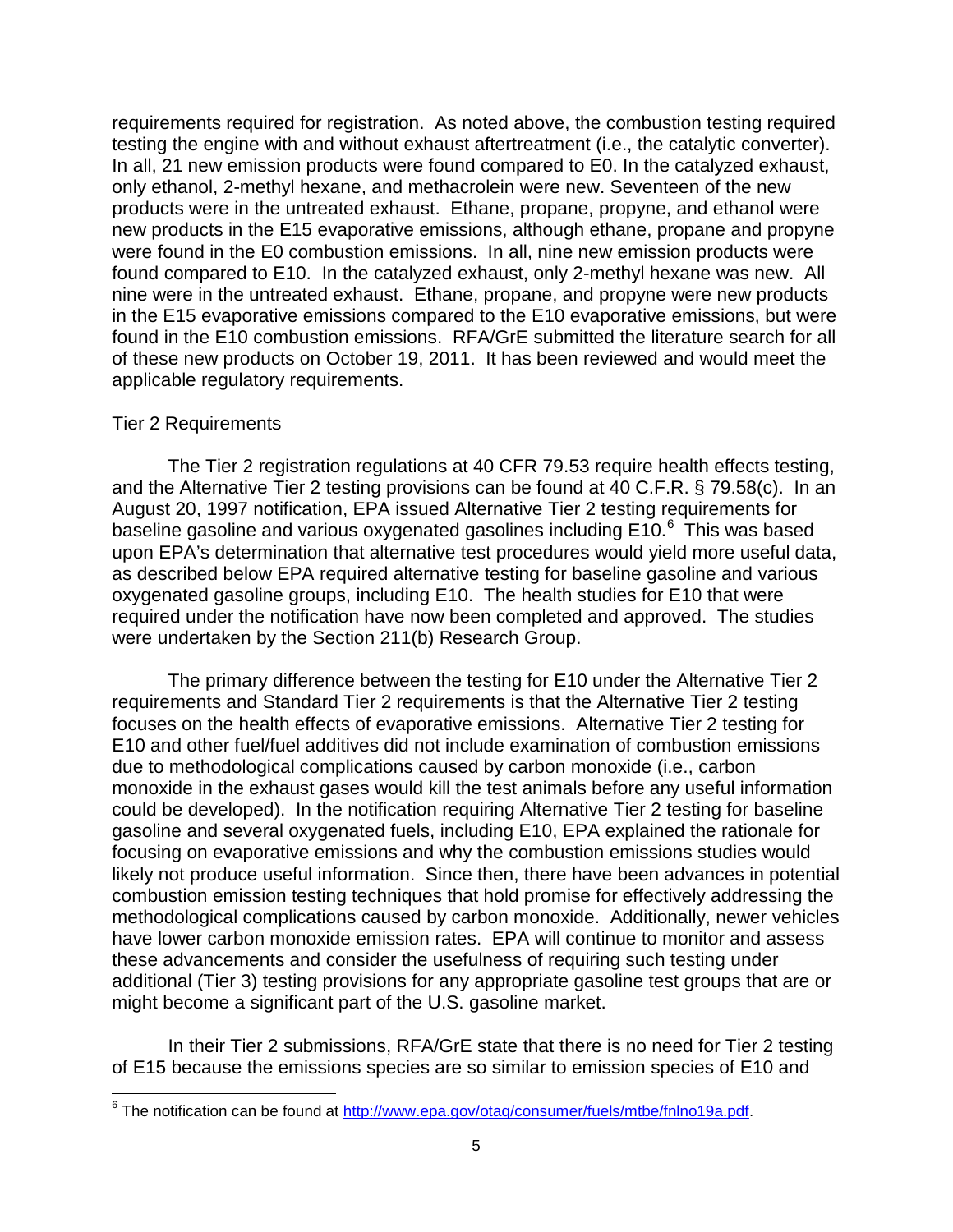baseline gasoline that the Alternative Tier 2 testing for those fuels should satisfy the Tier 2 health testing requirements for E15. In part, RFA/GrE states:

 regulations with respect to a particular fuel or fuel additive upon a finding that any allow fuel or fuel additives "that are similar in composition and usage to those Section 211(e)(3)(C) gives EPA authority to "exempt any person from such additional testing of such fuel or fuel additive would be duplicative of adequate existing testing." 42 U.S.C. §7545(e)(3)(C). EPA has interpreted this authority to already on the market *to group with* [emphasis added] those similar F/FAs and complete the testing with the other F/FAs in their group." 59 Fed. Reg. at 33,051. "EPA interprets section 211(e) and (b) to give it authority to require any necessary health or welfare effects information for F/FAs that are *significantly different* in composition or usage from currently registered products." *Id.*  (emphasis added). EPA focuses on "potential emissions-based effects." *Id.* 

In its submission regarding Tier 2 testing for E15, RFA/GrE also states that:

 *Tier 2 Testing [for E15] is not necessary, as E15 should fall under the approved Alternative Testing already completed for E10:* EPA's Tier 1 and Tier 2 testing is intended to identify compounds for potential regulation under the Act. 59 Fed. data are applicable to E15. A review of the compounds for which the Research indicates that E15 should have similar health effects with registered fuels, and do not "pose new or different health risks to the public." *Id.* at 33,050. Reg. at 33,042. Based on the analysis above, there are no new compounds that have not already been detected, tested, or analyzed under the fuels already registered and approved under section 211(b)(2). The attached comparison of E10 Tier 1 speciation data and E15 data, shows that E10 Tier 2 health effects Group conducted health effects testing further supports this determination. The 12 species that were both found in E15 and which were tested in  $GEVC[^7]$  $GEVC[^7]$  $GEVC[^7]$ constitutes approximately 95% by weight of E15 emissions. This evidence

 E15 cannot be grouped with E10 for purposes of Tier 1 or Tier 2 testing requirements under the regulations. $8\,$  $8\,$  This is because the regulations were finalized with the different emissions and health effects than when added at a lower level.<sup>[9](#page-5-1)</sup> Therefore, Although the grouping approach adopted in the regulations and mentioned by RFA/GrE in its statement above relies heavily on similarity in composition of emissions, recognition that the same oxygenate added to fuels at a higher level might produce under the testing schemes reflected in the regulations, a fuel with 15 volume percent (vol%) ethanol would generally require its own Tier 1 and Tier 2 testing. However, with regard to Tier 2 health testing, the regulations recognize that, in certain cases, for one or more reasons, previous testing might provide results which would be reasonably

<span id="page-5-2"></span> $\overline{a}$  Condensate) used in the Alternative Tier 2 health effects studies by the Section 211(b) Research Group, the organization which conducted the Tier 2 testing on E10.  $7$  GEVC refers to vapor condensate of baseline gasoline with ethanol (Gasoline Ethanol Vapor

<span id="page-5-0"></span> $8^{8}$  40 CFR § 79.56(e)(4)(ii)(A)(1)(iii).

<span id="page-5-1"></span><sup>&</sup>lt;sup>9</sup> This is discussed in the preamble of the final testing rule found at 59 FR 33058-33061.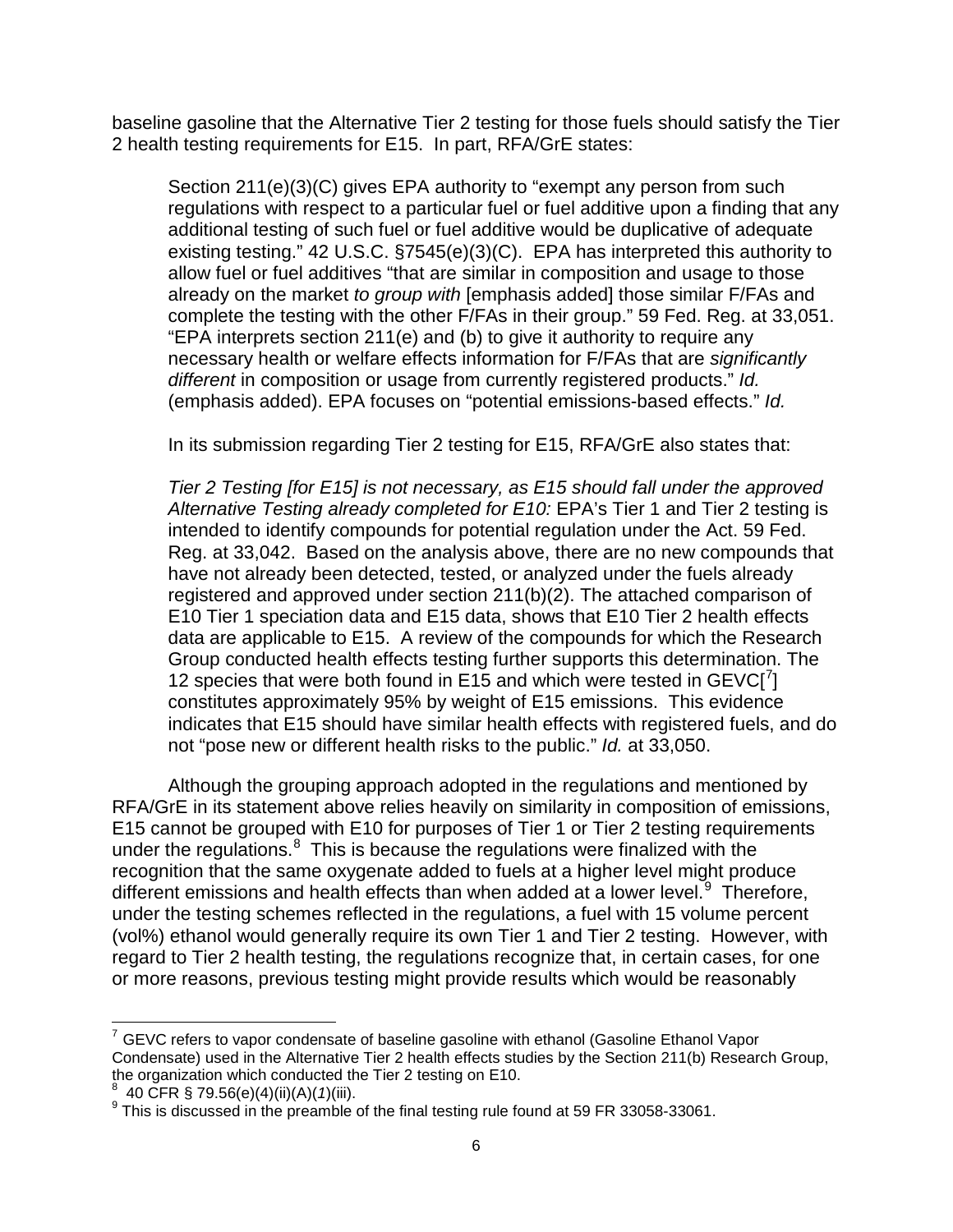testing could be substituted for the Tier 2 testing requirements for E15. This provision of the regulations is found at 40 CFR 79.53(d) and states that: comparable to the results of E15 testing were it to be completed ("reasonably comparable" analysis). The Agency has discretion to decide whether such previous

After submission of all information and testing, EPA in its judgment shall determine whether previously conducted tests relied upon in the registration submission are adequately performed and documented and provide information reasonably comparable to that which would be provided by the tests described herein. Manufacturers' submissions shall be sufficiently detailed to allow EPA to judge the adequacy of protocols, techniques, experimental design, statistical analyses, and conclusions. Studies shall be performed using generally accepted scientific principles, good laboratory techniques, and the testing guidelines specified in these regulations.

 submissions regarding Tier 2 testing for E15, and we agree with RFA/GrE's basic analysis and conclude that replicating E10 Alternative Tier 2 health effects testing for E15 evaporative emissions would yield reasonably comparable results. This analysis Alternative Tier 2 testing data from the 211(b) Research Group that evaluated exposure EPA discussed these issues with RFA/GrE, and RFA/GrE submitted an addendum to its previous submissions providing further support for its position regarding the reasonably comparable analysis. EPA has reviewed RFA/GrE's considers the emissions data submitted by RFA/GrE as well as the emissions and to baseline gasoline and GEVC. A summary of our findings is below.

## **"Reasonably Comparable" Review**

 condensate and fuels with six different oxygenates, including ethanol at 10% volume, or gasoline ethanol vapor condensate (GEVC). The testing considered subchronic 20,000  $mg/m<sup>3</sup>$ ) and a clean air control. Health outcomes evaluated for baseline the high dose. These results are explained in more detail in the following sections. The Alternative Tier 2 testing program evaluated baseline gasoline vapor inhalation exposure and effects on reproduction and development in rats exposed to baseline gasoline and GEVC at three dose levels (2,000 mg/m $^3$ , 10,000 mg/m $^3$ , and gasoline and GEVC include genotoxicity, development, neurotoxicity, immunotoxicity, and reproduction. Following exposure to GEVC, the following adverse health outcomes were identified: 1) decreased body weight at the high dose level; 2) neurotoxicity in male rats at all three exposure levels; and 3) immunotoxicity in male and female mice at

the emissions speciation of the baseline gasoline vapor condensate and the GEVC. exposed to. See Table 1, columns A and B. (The comparison to RFA/GrE data in Prior to discussing the adverse health outcomes in more detail, we first compare The 211(b) health effects test reports provide speciated data for 18 compounds that comprised approximately 97 percent of the vapor condensate that the animals were columns D-F, related to the generation of the fuel, is discussed in Section IV.) Data were reported on an area-percent basis, and the 18 target hydrocarbons were selected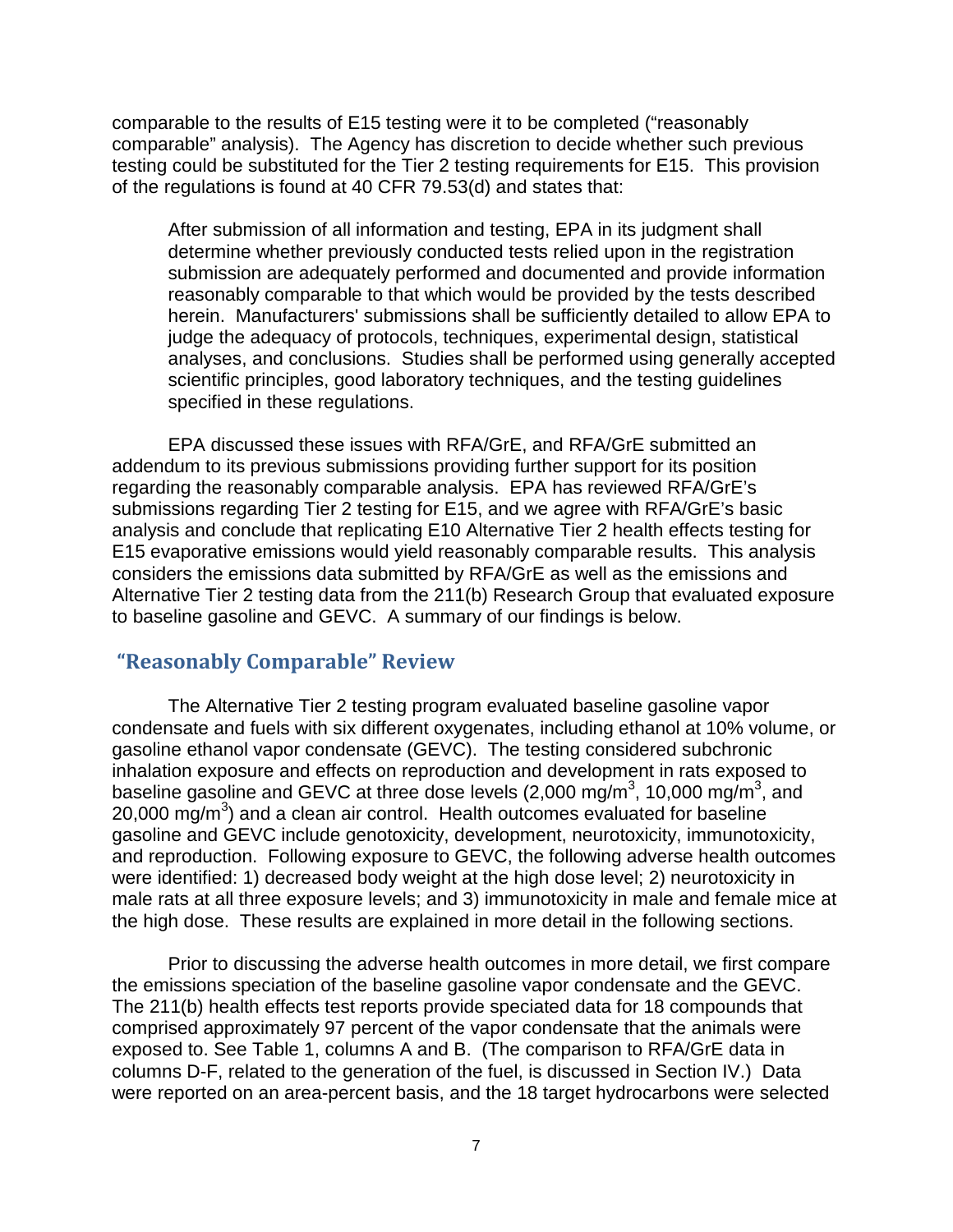baseline gas and GEVC speciation profiles is the presence of ethanol.  $^{11}$  There are minor differences in the hydrocarbon proportions, but these are most likely impacts the absolute levels of these hydrocarbon constituents. Therefore, any differences in health effects observed between the baseline gasoline and the GEVC fuel blend can reasonably be attributed to the presence of ethanol. based on their relative abundance and as being representative of distinct hydrocarbon classes (e.g., paraffins, olefins, aromatics).<sup>10</sup> The primary difference between the caused by the addition of ethanol and do not indicate any actual quantitative change in

 <sup>10</sup> "Gasoline Vapor Condensate Characterization Final Report. Study number 167490. Completed March 18, 2009. Performed for API at ExxonMobil Biomedical Sciences, Inc.

<span id="page-7-0"></span> $11$ <sup>11</sup> The proportional concentrations of 2-methylpropane (isobutane) and 2-methylbutane (isopentane) are higher in more saturated non-oxygenated hydrocarbon portion of the E10 and E15 (and even E0) used in the RFA/GrE speciation than they were in GEVC. This issue is discussed later in this document.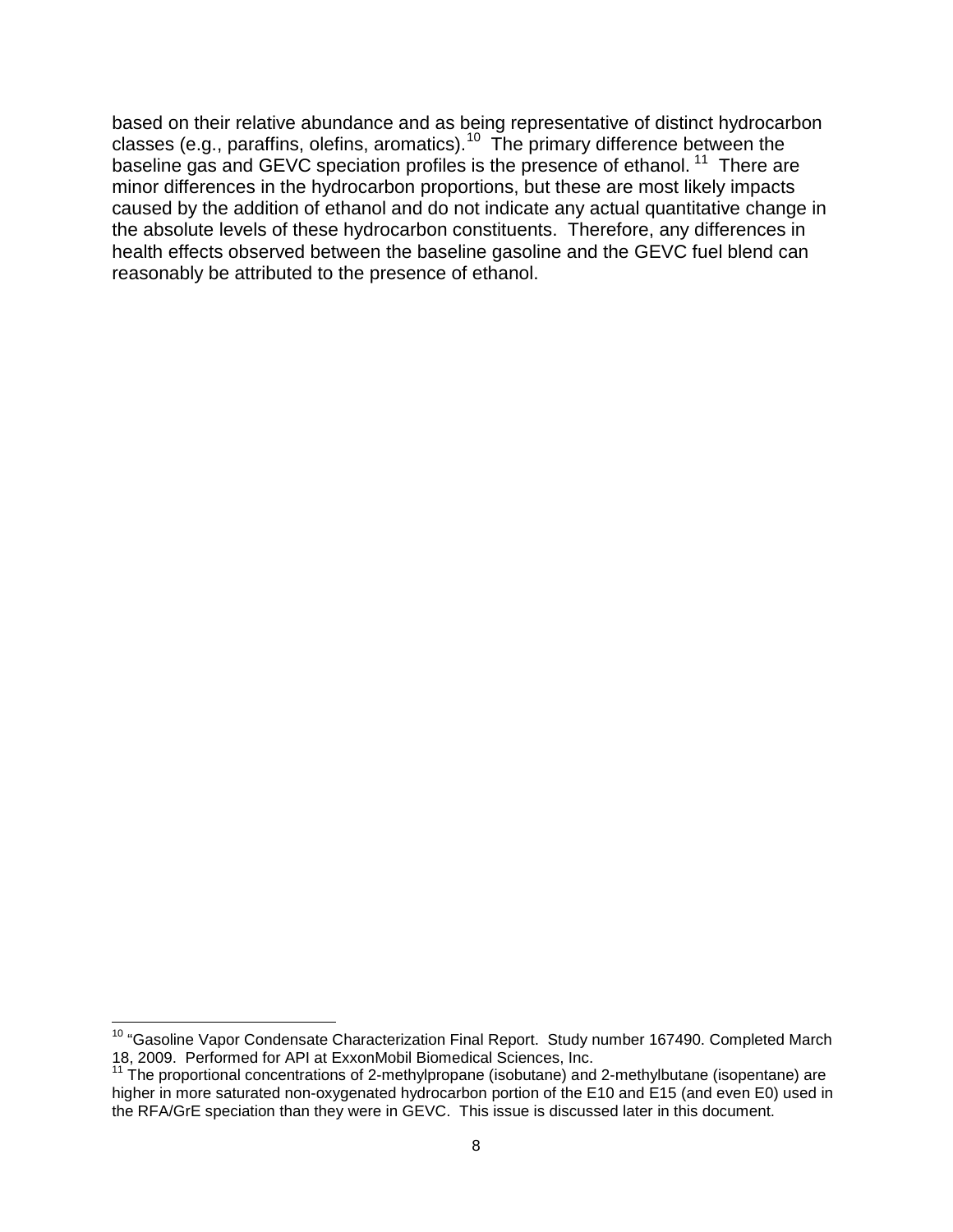|                                       | A                                                                       | в                                                                       | C                            | D                             | Е                             |
|---------------------------------------|-------------------------------------------------------------------------|-------------------------------------------------------------------------|------------------------------|-------------------------------|-------------------------------|
| <b>COMPOUND</b>                       | 211(b) Baseline<br><b>Gasoline Vapor</b><br>Condensate (%) <sup>5</sup> | 211(b) Gasoline<br><b>Ethanol Vapor</b><br>Condensate - E10<br>$(\%)^6$ | <b>RFA/GrEE15</b><br>$(%)^7$ | <b>RFA/GrE</b><br>E10 $(%)^7$ | <b>RFA/GrE E0</b><br>$(\%)^7$ |
| BUTANE <sup>1</sup>                   | 16.1                                                                    | 11.6                                                                    | 6.3                          | 6.4                           | 15.2                          |
| 2-METHYLPROPANE (ISOBUTANE)           | 2.8                                                                     | 2.2                                                                     | 16.3                         | 16.8                          | 18.0                          |
| <b>ETHANOL</b>                        | <b>NA</b>                                                               | 13.3                                                                    | 12.4                         | 7.7                           | 0.0                           |
| 2-METHYLBUTANE (ISOPENTANE)           | 34.0                                                                    | 34.0                                                                    | 50.9                         | 53.8                          | 49.9                          |
| PENTANE <sup>2</sup>                  | 10.8                                                                    | 10.2                                                                    | 6.5                          | 6.5                           | 6.4                           |
| TRANS-2-PENTENE                       | 2.5                                                                     | 2.1                                                                     | 0.0                          | 0.0                           | 0.0                           |
| 2.3-DIMETHYLBUTANE                    | 3.2                                                                     | 2.3                                                                     | 0.8                          | 0.9                           | 0.8                           |
| 2-METHYLPENTANE                       | 7.6                                                                     | 5.1                                                                     | 0.9                          | 1.1                           | 0.9                           |
| 3-METHYLPENTANE                       | 4.8                                                                     | 2.9                                                                     | 0.4                          | 0.5                           | 0.4                           |
| HEXANE <sup>3</sup>                   | 2.4                                                                     | 2.4                                                                     | 0.5                          | 0.6                           | 0.5                           |
| METHYLCYCLOPENTANE <sup>4</sup>       | 1.3                                                                     | 1.2                                                                     | 0.1                          | 0.1                           | 0.1                           |
| 2,4-DIMETHYLPENTANE                   | 0.9                                                                     | 1.0                                                                     | 0.1                          | 0.2                           | 0.2                           |
| <b>BENZENE</b>                        | 2.1                                                                     | 1.6                                                                     | 0.0                          | 0.0                           | 0.0                           |
| 2-METHYLHEXANE                        | 1.3                                                                     | 1.1                                                                     | 0.0                          | 0.1                           | 0.2                           |
| 2,3-DIMETHYLPENTANE                   | 1.1                                                                     | 1.1                                                                     | 0.0                          | 0.0                           | 0.0                           |
| 3-METHYLHEXANE                        | 1.7                                                                     | 1.2                                                                     | 0.0                          | 0.1                           | 0.1                           |
| 2,2,4-TRIMETHYLPENTANE<br>(ISOOCTANE) | 1.2                                                                     | 1.3                                                                     | 0.5                          | 0.6                           | 1.0                           |
| <b>TOLUENE</b>                        | 3.0                                                                     | 2.4                                                                     | 0.0                          | 0.0                           | 0.0                           |
| <b>SUM</b>                            | 96.6                                                                    | 97.0                                                                    | 95.8                         | 95.4                          | 93.9                          |

## Table 1. Proportional Composition of Fuel Vapors

**Bold** indicates compounds values that merit further evaluation. *Italics* indicates the proportion is less in the modern fuel than in the 211(b) fuel.

1 - 211(b) data were reported as n-butane; RFA/GrE data were reported as butane. We assume these are equivalent categories.

2 - 211(b) data were reported as n-pentane; RFA/GrE data were reported as pentane. We assume these are equivalent

categories.

 3 - 211(b) data were reported as n-hexane; RFA/GrE data were reported as hexane. We assume these are equivalent categories.

4 - 2,2-Dimethylpentane and methylcyclopentane co-elute. GC peak area split equally between the two compounds in the RFA/GrE data.

5 - These data are from the 211(b) Gasoline Vapor Condensate Characterization Report. The values are a calculated average of the three baseline gasoline vapor condensate (BGVC) fuels analyzed in this study and found in Table 6 of the report: MRD-00-674, MRD-00-695, MRD-03-747. The values are derived as an area-percent basis.

 6 - These data are from the 211(b) Gasoline Vapor Condensate Characterization Report, Table 6 (MRD-00-714). The values are derived as an areapercent basis.

 7 - These data are from the Evaporative Emissions Characterization of E0, E10, and E15 in Support of the Fuel and Fuel Additive Registration of E15 prepared by SwRI for RFA/GrE in February 2011. They are a subset of information found in Table 5. Average values were used.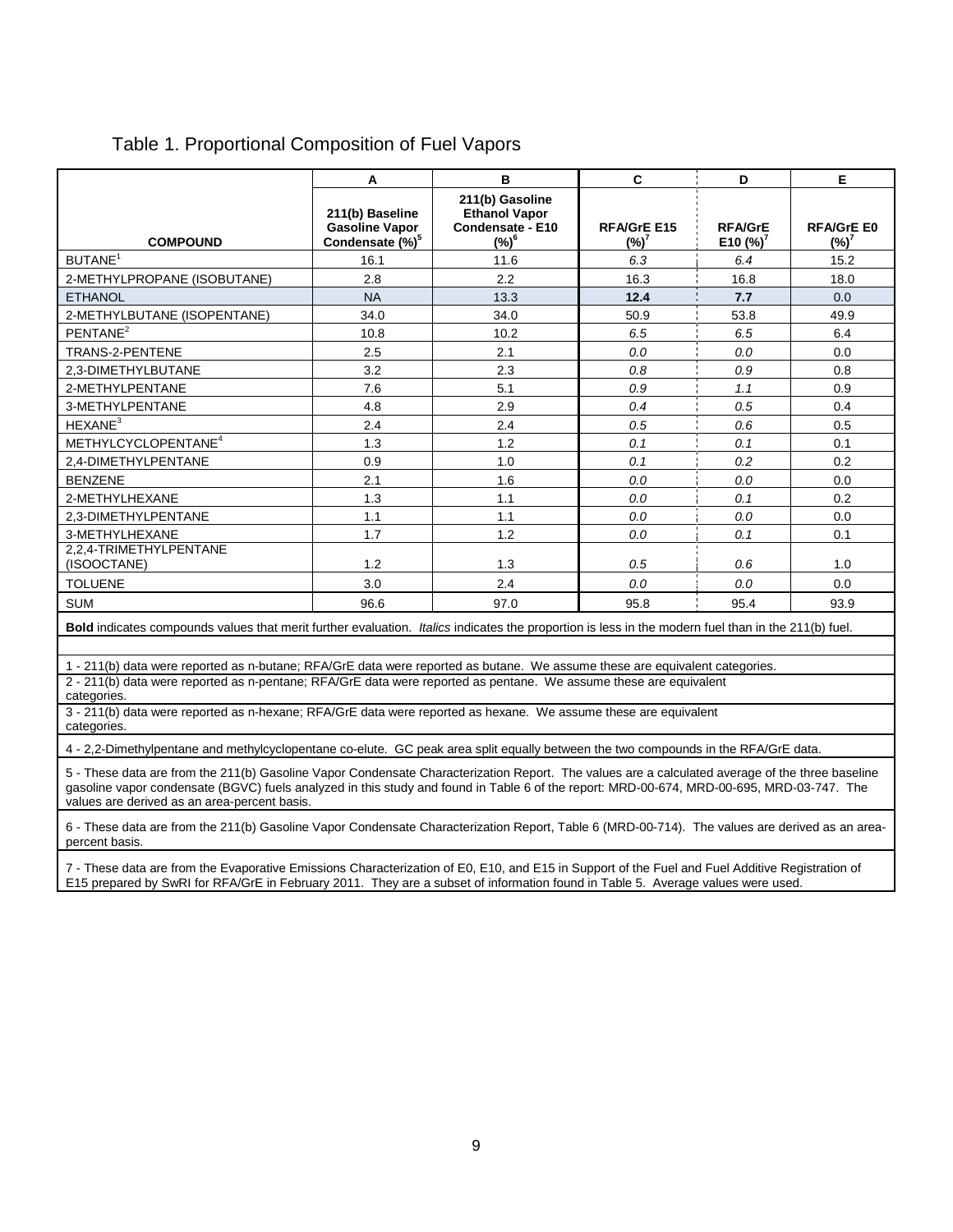## **I. Body Weight**

 As noted above, in a 1997 notification, EPA issued Alternative Tier 2 testing requirements for baseline gasoline and various oxygenated gasolines including E10.<sup>[12](#page-7-0)</sup> provide a screening assessment of the potential toxicological effects in test animals of Health Effects Test Guideline (870 series) published by EPA's Office of Prevention, Pesticides and Toxic Substances (OPPTS). Among the provisions of the guidelines 204 August 1998). Among the observations from the 90 day inhalation toxicity study of 20,000 mg/m3, which was the highest concentration tested.<sup>13</sup> Decreased body weight developmental toxicity. With regard to fuel oxygenates other than MTBE, the testing program was intended to inhalation exposure to the evaporative emissions of oxygenate gasoline fuel formulations including baseline gasoline plus ethanol vapor condensates(GEVC). The assessments were to be conducted in accordance with the relevant provisions of the was that the highest concentration tested should result in toxic effects but not produce an incidence of fatalities which would prevent a meaningful evaluation (e.g. Health Effects Test Guidelines OPPTS 870.3465 90-Day Inhalation Toxicity EPA 712–C–98– GEVC were lower mean body weight and lower body weight gain in animals exposed to gain was also observed in male rats exposed to 20,000 mg/m3 GEVC during the premating period in a study of reproductive toxicity. In addition, decreased body weight gain was observed in pregnant dams exposed to 20,000 mg/m3 GEVC in a study of

 study. There were also decreases in body weight gain in F0 female rats and in F1 male control group were high relative to historic controls. For comparison, animals exposed to baseline gasoline vapor condensate without ethanol did not show statistically significant changes in body weight parameters in rats exposed for up to 20,000 mg/m3 in a 90-day subchronic inhalation study. However, in a chronic study including 512 exposure days, male rats exposed to 10,000 and 20,000 mg/m3 had significantly lower body weights than did clean air controls throughout the rats exposed to 20,000 mg/m3 baseline vapor condensate in a two-generation reproduction study. Finally, a significant decrease of mean fetal body weight was observed in both sexes and all dose groups relative to controls in the study of baseline gasoline vapor concentrate, although in this study the pup body weights of the air

 that the highest dose tested achieved an observable toxic effect in accordance with the requirements of the test rule. This provision was intended to assure that the test concentrations. However, lower body weights, or a reduction in body weight gain, were both with and without added ethanol vapors, suggesting the observed effects on body A reduction of body weight or lower body weight gain at 20,000 mg/m3 indicates program did not miss any potential adverse outcomes by examining too low a range of observed in several studies following exposure to baseline gasoline vapor condensates weight parameters were not uniquely associated with the ethanol component of the gasoline vapor mixture. Because weight loss was not uniquely associated with the

<span id="page-9-2"></span><span id="page-9-0"></span> $\overline{a}$ <sup>12</sup> The notification can be found at  $\underline{\text{http://www.epa.gov/otaq/consumer/fuels/mtbe/fnlno19a.pdf}}$ .<br><sup>13</sup> The studies discussed in these sections are the Alternative Tier 2 test reports performed under the

<span id="page-9-1"></span> 211(b) requirements discussed earlier and can be found in the docket at EPA-HQ-OAR-2003-0065. 10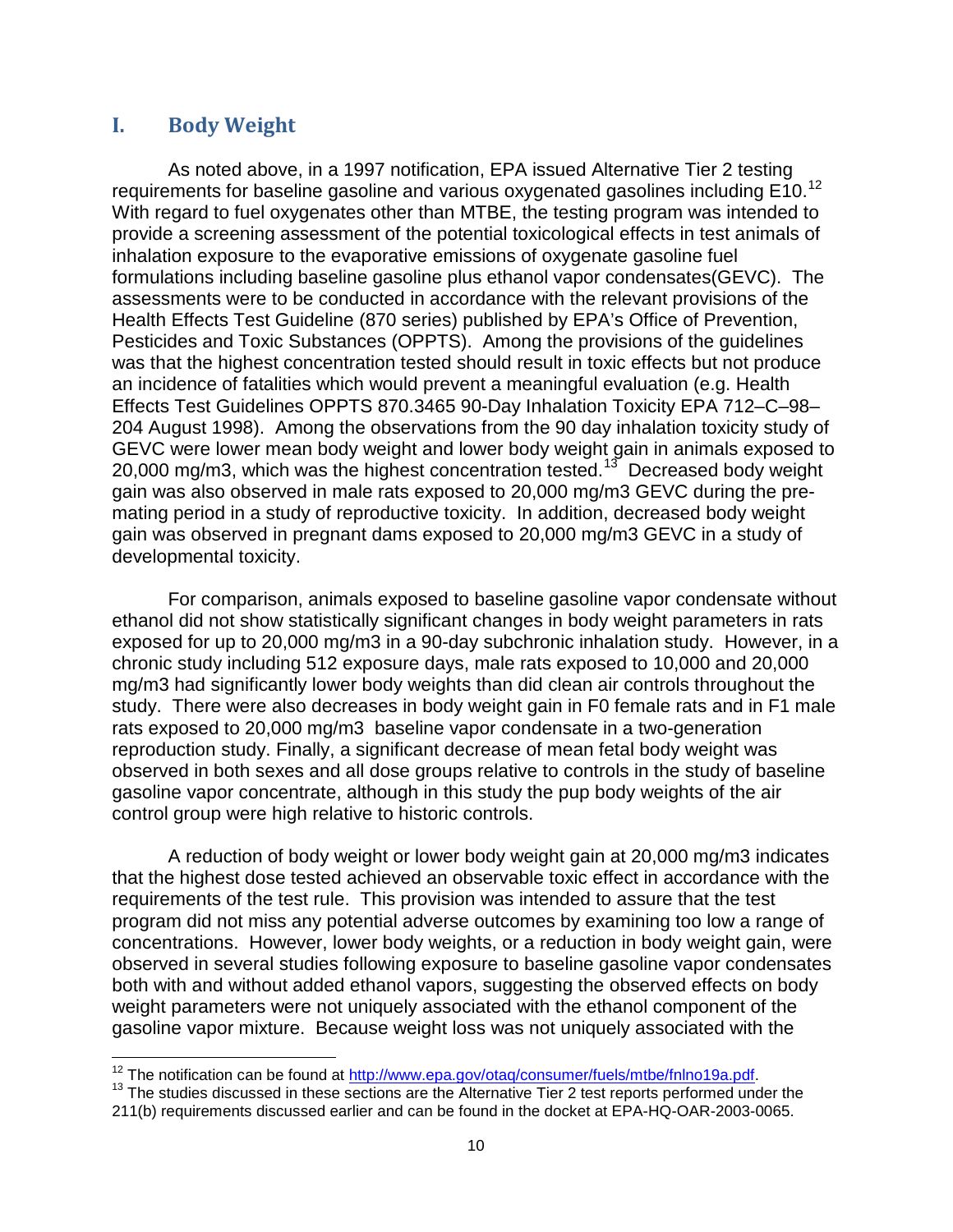ethanol component of GEVC, this outcome was not considered to be a critical factor in exposure to ethanol vapors if changing from E10 to E15. evaluating the potential for adverse health consequences associated with an increased

# **II. Neurotoxicity**

 not toxicologically significant. Several factors mitigate potential concern based on these results: In our judgment, the 211(b) Research Group's Alternative Tier 2 tests<sup>14</sup> performed for E10 generally did not indicate any potential neurotoxicity concerns at environmentally relevant doses. Although the test results were inconclusive on potential neurotoxicity using GFAP (Glial Fibrillary Acidic Protein, a marker of potential neurotoxicity) as an indicator, in our judgment the GFAP effects seen in these tests are

- all tested concentrations of E10 in some brain regions of male rats, unsystematic, • Whereas statistically significant increases in GFAP concentrations were found for non-monotonic increases were seen in other brain regions, and no significant changes were observed in females.
- to the control values from tests of E0 and the six other fuel oxygenate blends that • Tests of brain regions that showed statistically significant changes were those in which GFAP values for the control group (exposed to clean air) were low relative were evaluated.
- The number of significant differences found among the large number of comparisons per fuel = 378 tests) may represent the expected number of false statistical tests applied to these data (2 sexes x 9 brain regions x 7 fuels x 3 positives at a 5% statistical significance level.
- No significant effects of treatment were observed in neuropathological evaluations, brain weight, brain size measurements or in neurobehavioral assessments (functional observational battery and motor activity) for animals exposed to GEVC. Had such effects been observed, they could have corroborated the GFAP increases.
- Whereas others have reported that repeated exposure to ethanol increases example, Udomuksorn et al. (2011)<sup>15</sup> reported significant increases in GFAP in rat brains after oral doses in the range of 2 – 5 g/kg, which produced peak blood GFAP in rats, the internal blood ethanol concentrations required to produce those effects were much higher than those likely achieved in the 211(b) studies. For

<span id="page-10-1"></span> $\overline{a}$  2003-0065. <sup>14</sup> Alternative Tier 2 test reports performed under 211(b) can be found in the docket at EPA-HQ-OAR-

<span id="page-10-0"></span> 15 Udomukorn, W., W. Mukem, E. Kumarnsit, S. Vongvatcharanon, and U. Vongvatcharanon. 2011. immunoreactivity in the rat cerebral cortex." *Acta Histochemica* 113:283-289. "Effects of alcohol administration during adulthood on parvalbumin and glial fibrillary acidic protein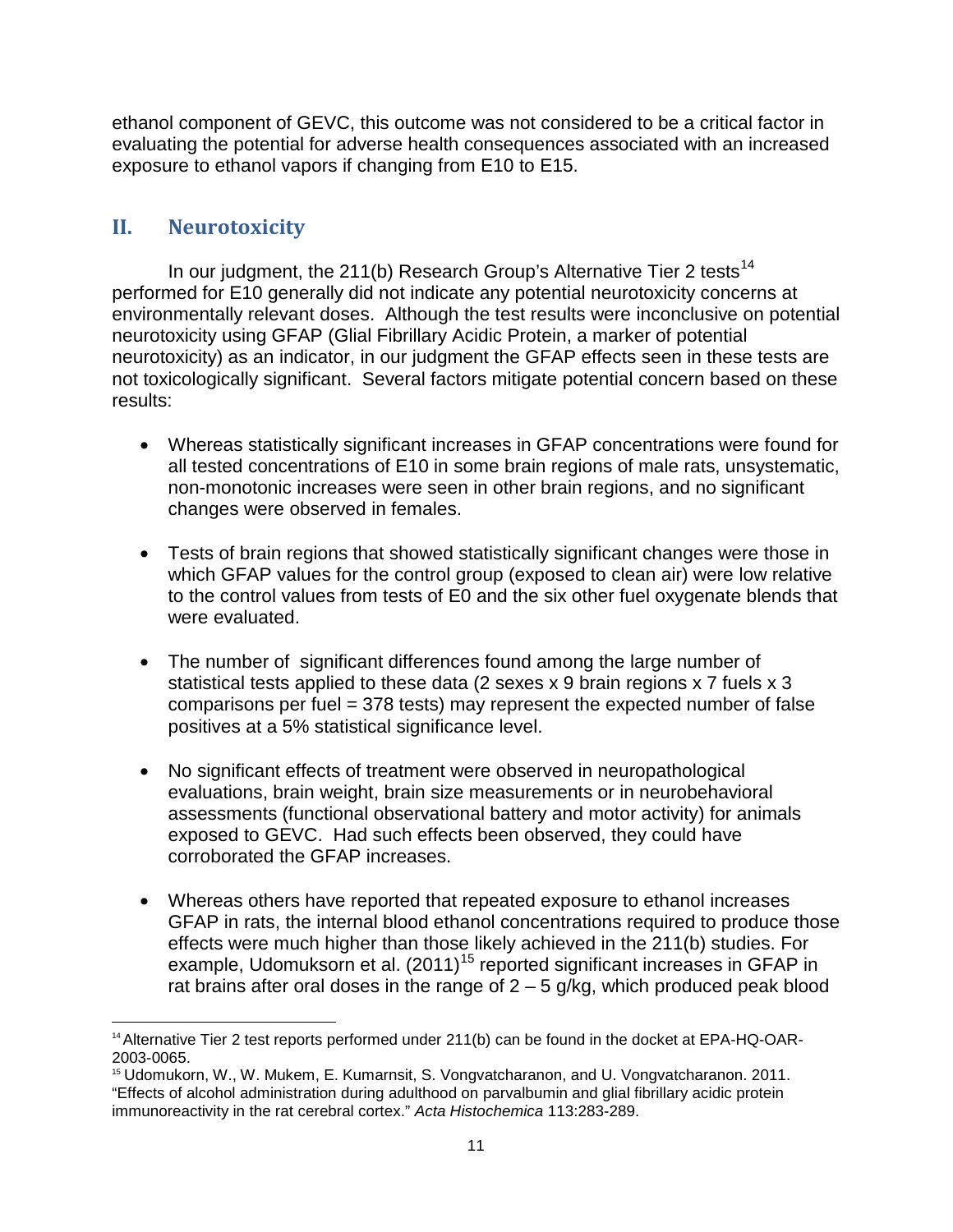ethanol concentrations (BECs) between 30 and 150 mg/dL. In contrast, the for which we can assume that approximately 10% (or 2,000 mg/m<sup>3</sup>) was ethanol. for 6 hr would be approximately 0.6 mg/dL. Thus, the BECs achieved in the highest air concentration of E10 used in the 211(b) studies was 20,000 mg/m<sup>3</sup>, Using a pharmacokinetic model for inhaled ethanol in rats,  $16$  we estimate that the peak blood concentrations achieved by exposure to 2,000 mg/m<sup>3</sup> ethanol vapor 211(b) inhalation studies are roughly 50 - 250 times lower than those reported to increase GFAP after oral exposure.

 211(b) studies do not indicate potential health concerns at environmentally relevant Thus, these considerations suggest that the increases in GFAP observed in the doses, and if performed for E15, results would likely be negative.

# **III. Immunotoxicity**

 immunosuppressive effects attributable to the ethanol in the GEVC. Therefore, we E15 compared to E10. As discussed in more detail below, the 211(b) Alternative Tier 2 tests suggest consider the potential impact on adverse health outcomes of the additional ethanol in

## **A. Results of the 211(b) tests**

Immune function was not evaluated in male rats. At the dose of 20,000 mg/m<sup>3</sup>, the 85%, relative to controls. This level of immunosuppression is likely to increase viruses. The average IgM response appeared to be reduced in animals exposed to Exposure to 2,000 mg/ $m^3$  GEVC similarly did not cause a statistically significant observed in the Alternative Tier 2 study of baseline gasoline vapors alone. The major by the ethanol component or by ethanol plus gasoline vapors in the GEVC mixture. suggesting that other fuel oxygenates in gasoline could produce similar effects. In the Alternative Tier 2 study (White, 2010)<sup>17</sup> of GEVC, a statistically significant impairment of immune function was observed in female rats exposed to 20,000 mg/m<sup>3</sup>. primary Immunoglobulin M (IgM) antibody response to immunization was decreased by vulnerability to infectious diseases, particularly those caused by common bacteria and 10,000 mg/ $m<sup>3</sup>$ , but the results were not significantly different from clean air controls. impairment of immune function. No adverse effects on immune system function were difference between the composition of the baseline gasoline vapor condensate and the GEVC was the ethanol content, suggesting that immunosuppression was caused either Gasoline blended with DIPE and ETBE additives also caused immune suppression,

 $\overline{\phantom{a}}$ suggesting that other fuel oxygenates in gasoline could produce similar effects.<br>————————————————————<br><sup>16</sup> Pastino GM, Asgharian B, Roberts K, Medinsky MA, Bond JA. (1997). A comparison of physiologically based pharmacokinetic model predictions and experimental data for inhaled ethanol in male and female B6C3F1 mice, F344 rats, and humans. Toxicol Appl Pharmacol, 145, 147-57.

<span id="page-11-1"></span><span id="page-11-0"></span>rats using the plaque forming cell assay (2<sup>nd</sup> Audited Draft Report). Submitted to EPA as a component of: (Final Report). 27 January 2010. <sup>17</sup> White KL., Immunological evaluation of gasoline ethanol vapor condensate in female Sprague Dawley Study No 00-6127 Gasoline ethanol vapor condensate: a 13-week whole-body inhalation toxicity study in rats with neurotoxicity assessments and 4-week in vivo genotoxicity and immunotoxicity assessments,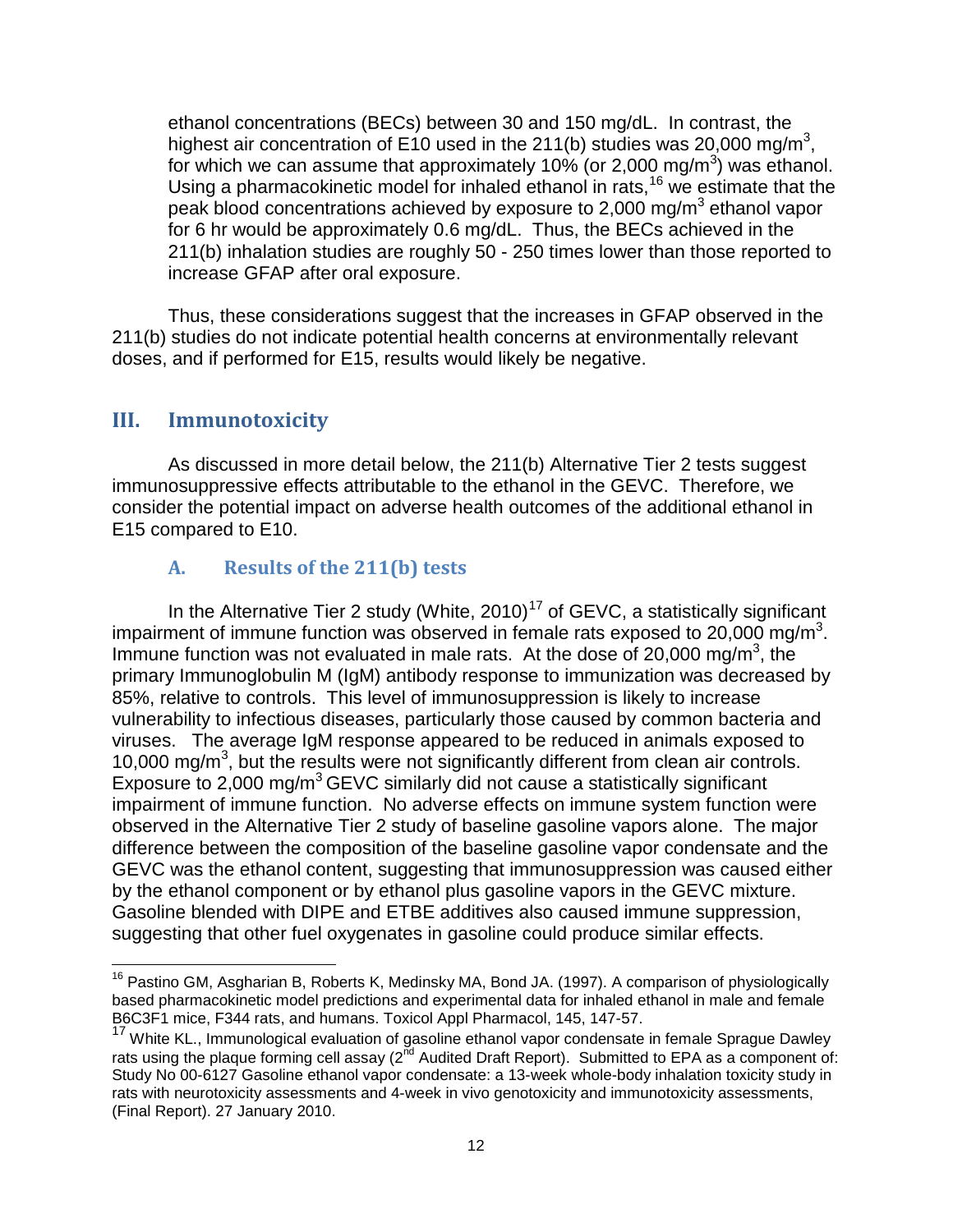# **B. E10 and E15 Comparisons**

 be attributed to the ethanol component of the mixture or to ethanol plus gasoline vapors, characterizations used a slightly different gasoline hydrocarbon base fuel stock.<sup>[19](#page-12-0)</sup> Because it appears that the immunosuppressive effects of GEVC exposure may the implications of increasing ethanol concentration from E10 to E15 are discussed in detail. This section focuses on the E10 and E15 evaporative emissions speciation characterization submitted by RFA/GrE<sup>18</sup>. We note that the RFA/GrE's emissions

 As expected, ethanol content (both absolute mass and percent composition) is approximately 1.5 times higher in E15 than E10 (Table 2).

 butene; 3) unidentified C7 compounds; and 4) unidentified C9-C12+ compounds. The reported increases were very small, changing by 0.5 mg or less and 0.1% or less. reliable evidence was presented that vapor components of evaporative emissions other than ethanol increased from E10 to E15 for these fuels. Even if it were assumed that the four non-ethanol components reliably increased in E15 evaporative emissions, the small magnitude of the increases makes it unlikely that these changes reflect a credible To confirm that ethanol is still the only compound that varies substantially between the various fuel blends, as was the case in the 211(b) baseline gasoline and GEVC fuel blends, we also examined the other speciated constituents in RFA/GrE's data. We found four other hydrocarbon constituents were higher on an absolute or percentage basis with E15 than E10 (Table 2). They include 1) ethane; 2) trans-2 These changes are likely to be random fluctuations (i.e., "noise") in the data. No concern for adverse health effects.

 emissions. There were also 22 compounds that decreased in the E15 average test In addition to the increases in certain hydrocarbons, there were five compounds that were present in the E10 evaporative emissions but not in the E15 evaporative results compared to the E10 average test results.

| $\sim$ . This shows the second second that $\sim$ . |                 |                                                                      |                                    |     |  |  |  |
|-----------------------------------------------------|-----------------|----------------------------------------------------------------------|------------------------------------|-----|--|--|--|
|                                                     |                 | <b>Absolute Mass (mg)</b><br><b>Percent Composition (% of total)</b> |                                    |     |  |  |  |
| Compound                                            | E <sub>10</sub> | E <sub>15</sub>                                                      | E <sub>10</sub><br>E <sub>15</sub> |     |  |  |  |
| ETHANE                                              | 1.5             | -1                                                                   | 0.1                                | 0.2 |  |  |  |
| TRANS-2-BUTENE                                      | 0.0             | 0.2                                                                  | 0.0                                | 0.0 |  |  |  |

|  |                                        | Table 2: Emission component measurements that were higher in RFA/GrE's evaporative |  |  |  |
|--|----------------------------------------|------------------------------------------------------------------------------------|--|--|--|
|  | emissions speciation for E15 than E10. |                                                                                    |  |  |  |

<span id="page-12-1"></span> $\overline{\phantom{a}}$  E10, and E15 in Support of the Fuel and Fuel Additive Registration of E15", February, 2011, pp. 12-21. <sup>18</sup> Southwest Research Institute Final Report 03.15812, "Evaporative Emissions Characterization of E0,

<span id="page-12-0"></span><sup>&</sup>lt;sup>19</sup> Base fuel stock is the hydrocarbon portion of the gasoline fuel to which the ethanol was added to make the ethanol gasoline blend.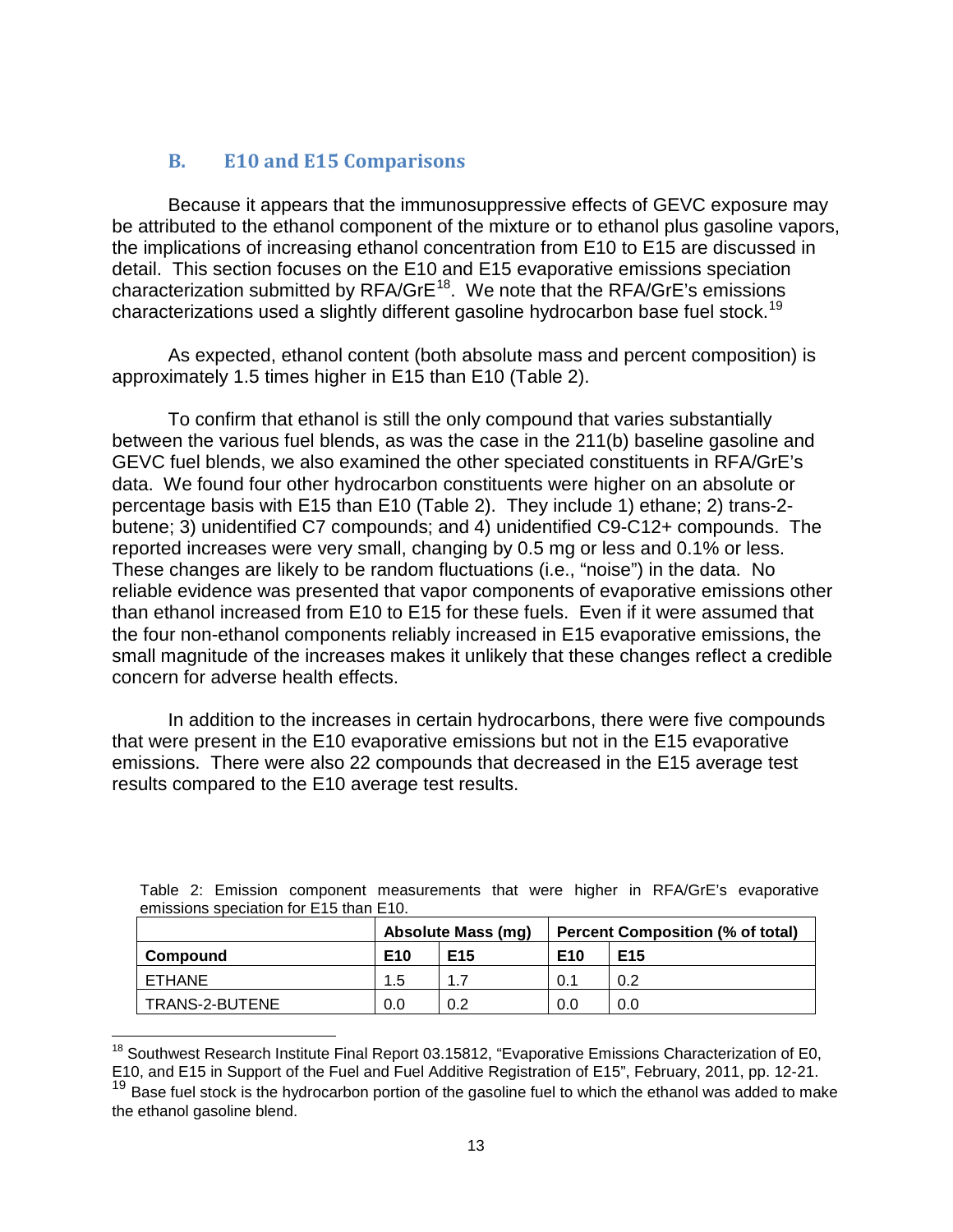| ETHANOL              | 91. . | 136.7 | . . | 12.4 |
|----------------------|-------|-------|-----|------|
| UNIDENTIFIED C7      | 0.5   |       | 0.0 | v.   |
| UNIDENTIFIED C9-C12+ | 0. ا  |       | 0.1 | v. I |

## **C. Implications of Increased Ethanol in E15**

 exposure to E15 would be greater than that from the same concentration of E10. In expected to be lower for exposure to E15 than for GEVC or for E10. As discussed above, ethanol or ethanol combined with gasoline constituents is the cause of the adverse immunotoxicity result in the 211(b) GEVC study. Since the ethanol component of E15 vapors would be greater than that from the same concentration of GEVC or E10, it is reasonable to conclude that the immunotoxicity of addition, the threshold concentration for producing immune suppression would be

 It is possible to approximate the doses of E15 that would be associated with approximate the ethanol component of E15 vapor to be approximately 15% of the total immune suppression based on the ethanol concentration of the vapors and in comparison to the results of the 211(b) Alternative Tier 2 GEVC study. Since the GEVC was composed from gasoline plus 10% ethanol, we can approximate the ethanol concentration of the vapor to be roughly 10% of the total vapor, and likewise we can vapor (Table 3).

| ັ<br><b>Material</b> | <b>Exposure</b><br>concentration<br>(mg/m <sup>3</sup> ) | <b>Estimated</b><br><b>Ethanol</b><br><b>Concentration</b><br>(mg/m <sup>3</sup> ) | 211(b) Tier 2<br><b>Immunotoxicity</b><br>results | <b>Presumed</b><br>outcome if E15<br>were tested<br>based on ethanol<br>concentration |
|----------------------|----------------------------------------------------------|------------------------------------------------------------------------------------|---------------------------------------------------|---------------------------------------------------------------------------------------|
| E <sub>15</sub>      | 20,000                                                   | 3,000                                                                              |                                                   | <b>Effect level</b>                                                                   |
| <b>GEVC</b>          | 20,000                                                   | 2,000                                                                              | <b>LOAEL</b>                                      |                                                                                       |
| E <sub>15</sub>      | 10,000                                                   | 1,500                                                                              |                                                   | Uncertain                                                                             |
| <b>GEVC</b>          | 10,000                                                   | 1,000                                                                              | <b>NOAEL</b>                                      |                                                                                       |
| E <sub>15</sub>      | 2,000                                                    | 300                                                                                |                                                   | No effect                                                                             |
| <b>GEVC</b>          | 2,000                                                    | 200                                                                                | No effect                                         |                                                                                       |

 Table 3. Approximation of ethanol content of vapors and anticipated results of immunotoxicity testing given that ethanol concentration

 (0.15 x 20,000). The lowest observable adverse effect level (LOAEL) and no that of GEVC at 20,000 mg/m<sup>3</sup>. Exposure to E15 vapor at 2,000 mg/m<sup>3</sup> would be Table 3 is ordered from top to bottom based on the estimated concentration of the ethanol component of the exposure vapor. For example, if E15 vapor is assumed to be 15% ethanol then the ethanol concentration of 20,000 mg/m<sup>3</sup> would be 3,000 mg/m<sup>3</sup> observable adverse effect level (NOAEL) results of the Tier 2 testing for GEVC are listed from the White 2010 study report. Based on the estimated ethanol concentration of the vapor, therefore, E15 at  $20,000$  mg/m<sup>3</sup> is anticipated to cause some immunosuppression since the ethanol concentration of the total vapor is higher than expected to have no significant effect since the estimated ethanol concentration in the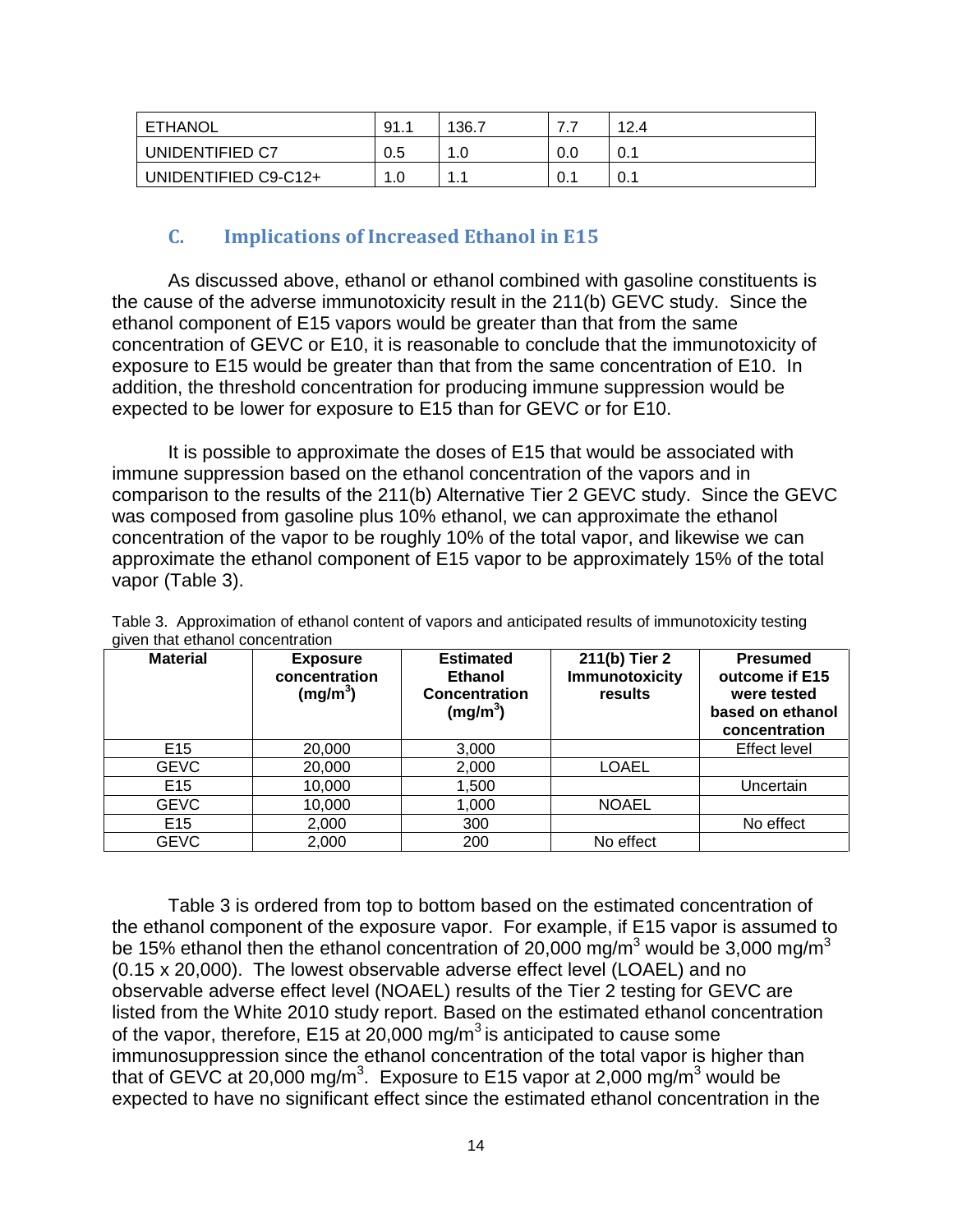vapor is lower than that from GEVC at 10,000 mg/m<sup>3</sup>. The likely effect of exposure to the ethanol component of vapor falls between the LOAEL and NOAEL of the GEVC studies. 10,000 mg/ $m^3$  E15, however, cannot be precisely estimated from these data because

 component of E15 vapor is higher than that from E10 or GEVC, (c) the immunotoxicity cannot be specified to greater precision from the data available. In summary, these analyses suggest that (a) the ethanol component of the emissions is likely contributing to suppressing immune function, (b) the ethanol of E15 vapor therefore would likely be somewhat greater than the same concentration of E10 vapor were such testing to be conducted, and (d) the LOAEL/NOAEL for E15 causing immune suppression would likely be between  $2,000$  and  $20,000$  mg/m<sup>3</sup>, but

 cannot be specified to greater precision from the data available. The importance of these differences depends on several factors, such as from the 211(b) exposure study<sup>[20](#page-12-1)</sup>, ethanol concentrations in the U.S. appear to be far 211(b) exposure study in Chicago was less than 120 parts per billion by volume (ppby). (see Table 3). As a conservative illustration, this NOAEL of 1,000 mg/m<sup>3</sup> is equivalent ethanol exposure. We note that the results discussed here are based only on the health whether these levels of exposure are environmentally relevant. Based on data available below even the lowest estimated concentrations of ethanol that may cause immunotoxicity. For example, the highest peak concentration of ethanol recorded in the By comparison, the lowest level that could be associated with adverse health effects observed in the 211(b) Alternative Tier 2 testing is greater than 1,000 mg/m<sup>3</sup> of ethanol to 530,600 ppbv<sup>21</sup>, which is three orders of magnitude above the measured peak effects observed in the 211(b) Alternative Tier 2 testing for GEVC.

 the proportion of other remaining constituents that constitute the whole mixture. Fuels common in the early 1990s when the testing was designed. These fuels were relatively We note here that the proportional concentrations of 2-methylpropane (isobutane) and 2-methylbutane (isopentane) are higher in more saturated nonoxygenated hydrocarbon portion of the E10 and E15 (and even E0) used in the RFA/GrE speciation than they were in GEVC. This is a reasonable consequence of lower levels of some constituents, specifically aromatics, which necessarily increases utilized in the 211(b) toxicity testing were produced using gasoline specifications more high in aromatic hydrocarbons and relatively lower in saturates. Although the emissions of E15 utilized for speciation purposes is higher in isobutane and isopentane than the GEVC, this is not due to the addition of ethanol, and the levels of these emittants would vary from gasoline to gasoline around the country and even from batch to batch within a refinery. Thus, we do not consider the significance of the increase in these two compounds in our discussion of immunotoxicity above.

 $\overline{a}$ Compiled Final Report, March 25, 2009, EPA Docket Number EPA-HQ-OAR-2003-0065-0673.<br><sup>21</sup> The equation used to convert the exposure concentration in mg/m<sup>3</sup> to ppm is: ethanol molecular weight  $^{20}$ Zielinski, Barbara and Eric M. Fujita, John C., Sagebiel and David E. Campbell, Desert Research Institute,Section 211(B) Tier 2 High End Exposure Study of Conventional and Oxygenated Gasoline,

<span id="page-14-1"></span><span id="page-14-0"></span><sup>\*</sup> ppm = 24.45 \* mg/m<sup>3</sup>, or ppm = (24.45\*1,000) / 46.08. The resulting ppm was multiplied by 1000 to convert to ppb.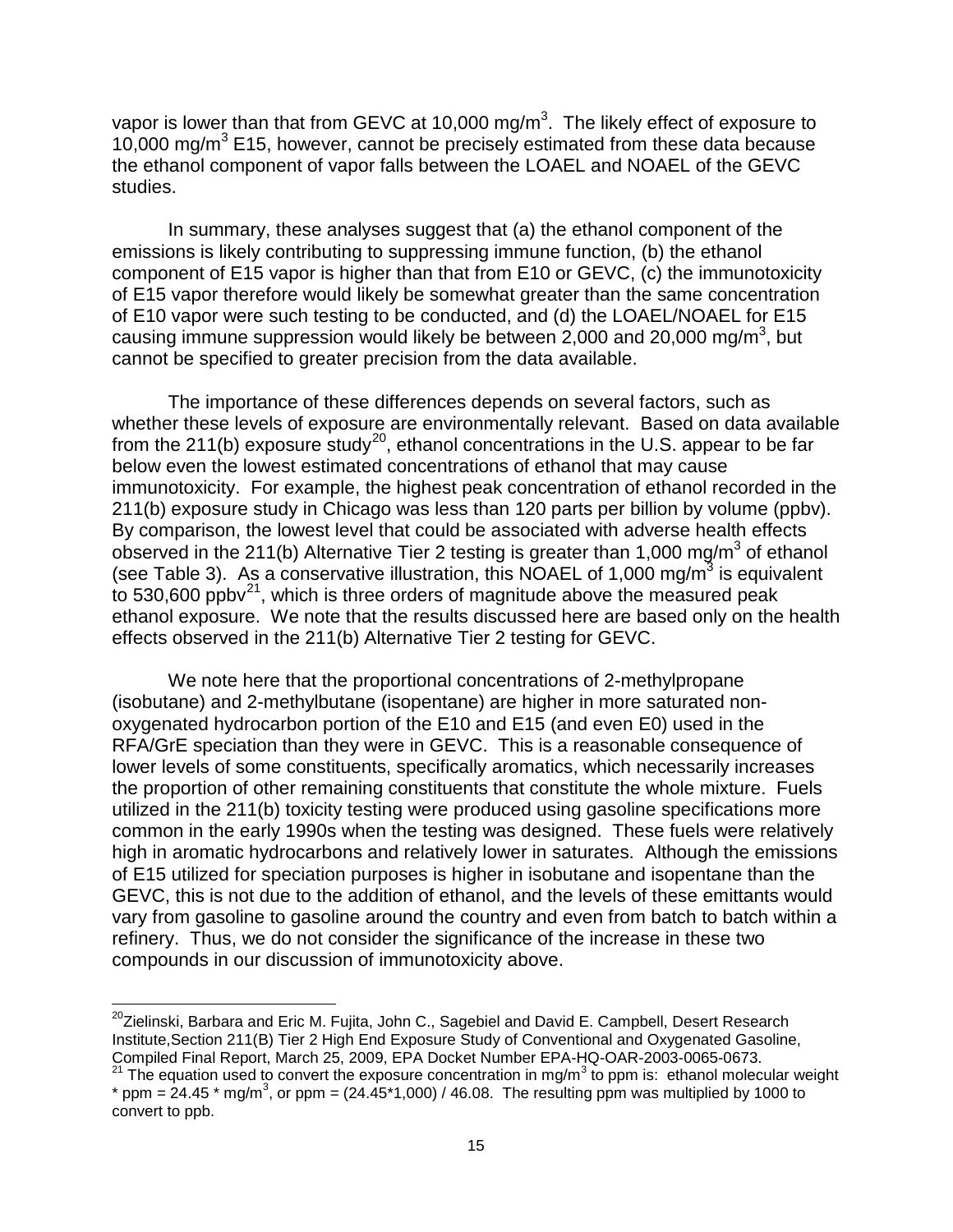# **IV. Conclusion**

 For a fuel registration application to be complete without Tier 2 test results for the replicating E10 Alternative Tier 2 health effects testing for E15 evaporative emissions conclude that, for the immunotoxicity testing, the results for E15 may or may not be identical to those for E10, but they would be in the same range of exposures and would be reasonably comparable. We also conclude that the results for E15 would be reasonably comparable for the other health effects discussed above. fuel being registered, the regulations at 40 CFR 79.53(d) require a showing that would yield reasonably comparable results. For the reasons mentioned above, we

## Future Considerations

 sensitive adverse outcome from ethanol ingestion, but there is a lack of comparable Similarly, EPA may consider further immunotoxicity testing if environmental exposures generally. In the future, EPA may consider the potential need for testing, under Tier 3, to evaluate developmental neurotoxicity. Developmental neurotoxicity is the most data following developmental exposure to ethanol by inhalation. Current EPA research is investigating this gap by evaluating developmental neurotoxicity associated with inhalation exposure to evaporative emissions from various gasoline/ethanol blends. At this point, it is unlikely that EPA would recommend further developmental toxicity testing, but we reserve final judgment until the completion of our ongoing research. increase substantially. If after the completion of our ongoing research such testing is considered, it would likely be in the context of Tier  $3^{22}$  $3^{22}$  $3^{22}$  requirements for ethanol fuels

 potential risks associated with the use of E15 or ethanol gasolines generally. EPA will consider testing which might include a further examination of speciated combustion and DOE have ongoing research in these areas that might further inform the need for organic compounds. Additionally, EPA will continue to consider the possibility of a fuller examination of speciated combustion emissions and exposures to help refine our understanding of emissions including speciation of particulate matter (PM) and semi-volatile organic compounds (SVOCs), more robust vehicle testing of emissions (more vehicles, more tests and broader conditions), and modeling of potential environmental exposures associated with emissions from selected E15 use scenarios (e.g., near roadways). EPA additional studies. For example, EPA is developing new analytical methods for PM and

Such testing might also include health effects testing if, in the future, EPA determines that exposure of test animals to combustion emissions may yield useful results which would not be compromised by exposure to carbon monoxide emissions. If and when such testing is required, EPA would likely also consider such testing for any other gasoline fuels with significant market share, including E10.

 $\overline{a}$  $^{22}$  40 CFR 79.54.